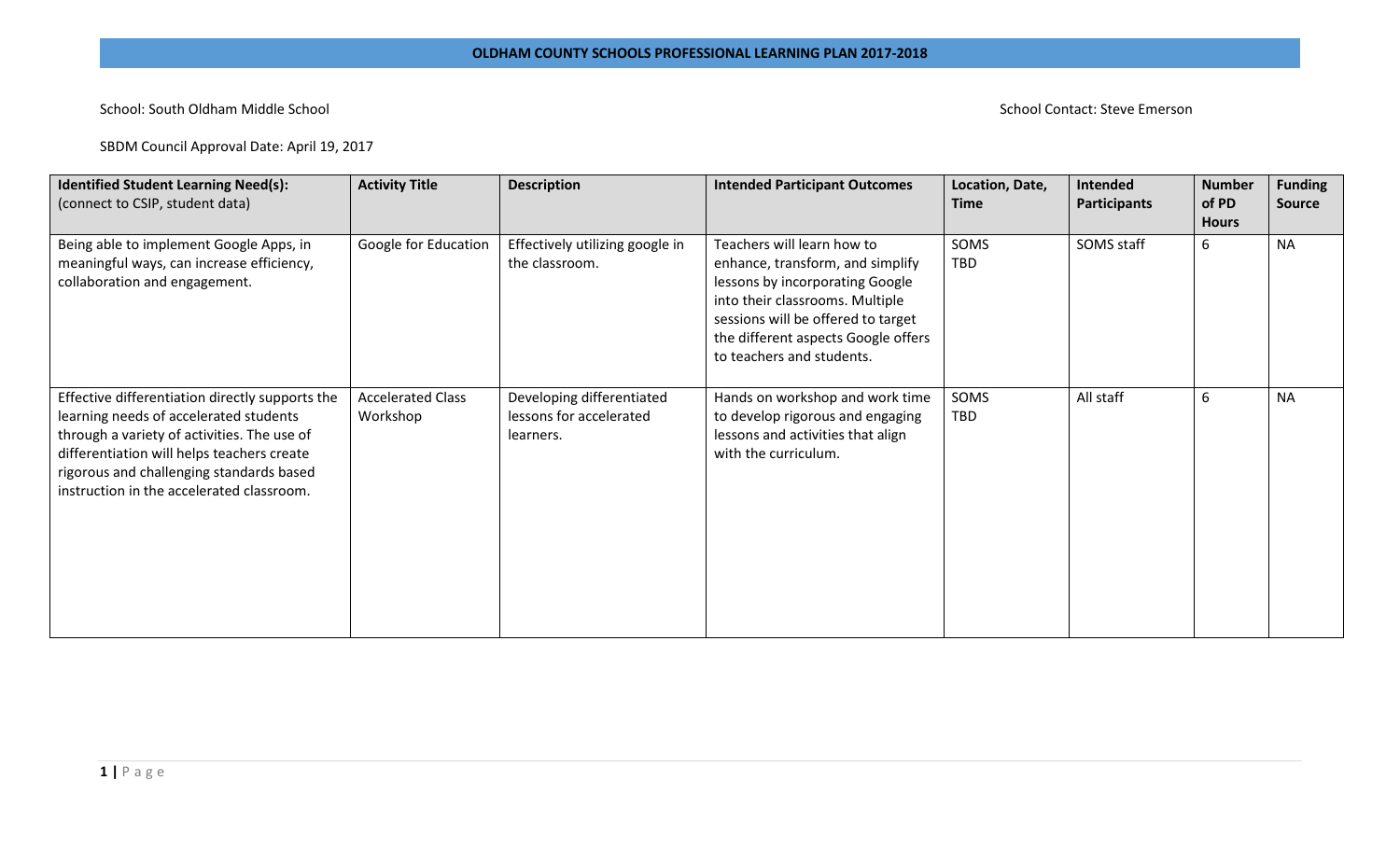## **OLDHAM COUNTY SCHOOLS PROFESSIONAL LEARNING PLAN 2017-2018**

| By offering book studies focused on best<br>practice teachers are afforded the<br>opportunity for continual learning. This<br>continual learning is the likeliest way to<br>inspire greater achievement for our students. | <b>Book Studies</b>                                                              | Each study group will read and<br>reflect upon professional<br>$text(s)$ .                                                                                     | Book studies will focus on groups of<br>educators' intent on bringing<br>meaningful change to their<br>teaching, mentoring, and/or<br>leadership practices.                       | Ongoing                      | All staff       | 6     | Flex<br>Funds |
|---------------------------------------------------------------------------------------------------------------------------------------------------------------------------------------------------------------------------|----------------------------------------------------------------------------------|----------------------------------------------------------------------------------------------------------------------------------------------------------------|-----------------------------------------------------------------------------------------------------------------------------------------------------------------------------------|------------------------------|-----------------|-------|---------------|
| Learning Walks shift the professional<br>development focus from stand and deliver,<br>theory ridden sessions, to sessions that focus<br>on actual implementation.                                                         | Learning Walks                                                                   | Learning Walks are a<br>structured approach to get<br>teachers into other teachers'<br>classrooms to see the<br>teaching and learning that is<br>taking place. | To build leadership, grow capacity<br>and cultivate community within<br>our school. To improve teaching<br>and learning, and promote a truly<br>collaborative learning community. | Ongoing                      | All Staff       | $3-6$ | <b>NA</b>     |
| This emphasis in school wellness will help<br>teachers create and implement research<br>based programs that promote lifelong<br>wellness.                                                                                 | PE Specialty<br>Workshop                                                         | Workshop activities provide<br>opportunities for hands-on<br>learning in order to create an<br>inclusive environment that<br>benefits ALL students.            | Workshop participants learn how<br>to modify lessons plans for specific<br>disabilities and how to better meet<br>the needs of their students.                                    | August 10<br>SOMS<br>$9 - 3$ | OCS PE          | $3-6$ | <b>NA</b>     |
| Ensure that each student receives an<br>equitable, high-quality education at all grade<br>levels and in every math class.                                                                                                 | Effectively utilizing<br>formative<br>assessment probes in<br>the math classroom | Help secondary teachers<br>assess students' grasp of core<br>mathematics concepts and<br>modify their instruction to<br>improve student<br>achievement.        | Walk away with probes that target<br>specific mathematics ideas-to<br>reveal common understandings<br>and misunderstandings in student<br>thinking                                | August 2<br>SOMS<br>$9 - 12$ | <b>OCS Math</b> | 3     | <b>NA</b>     |